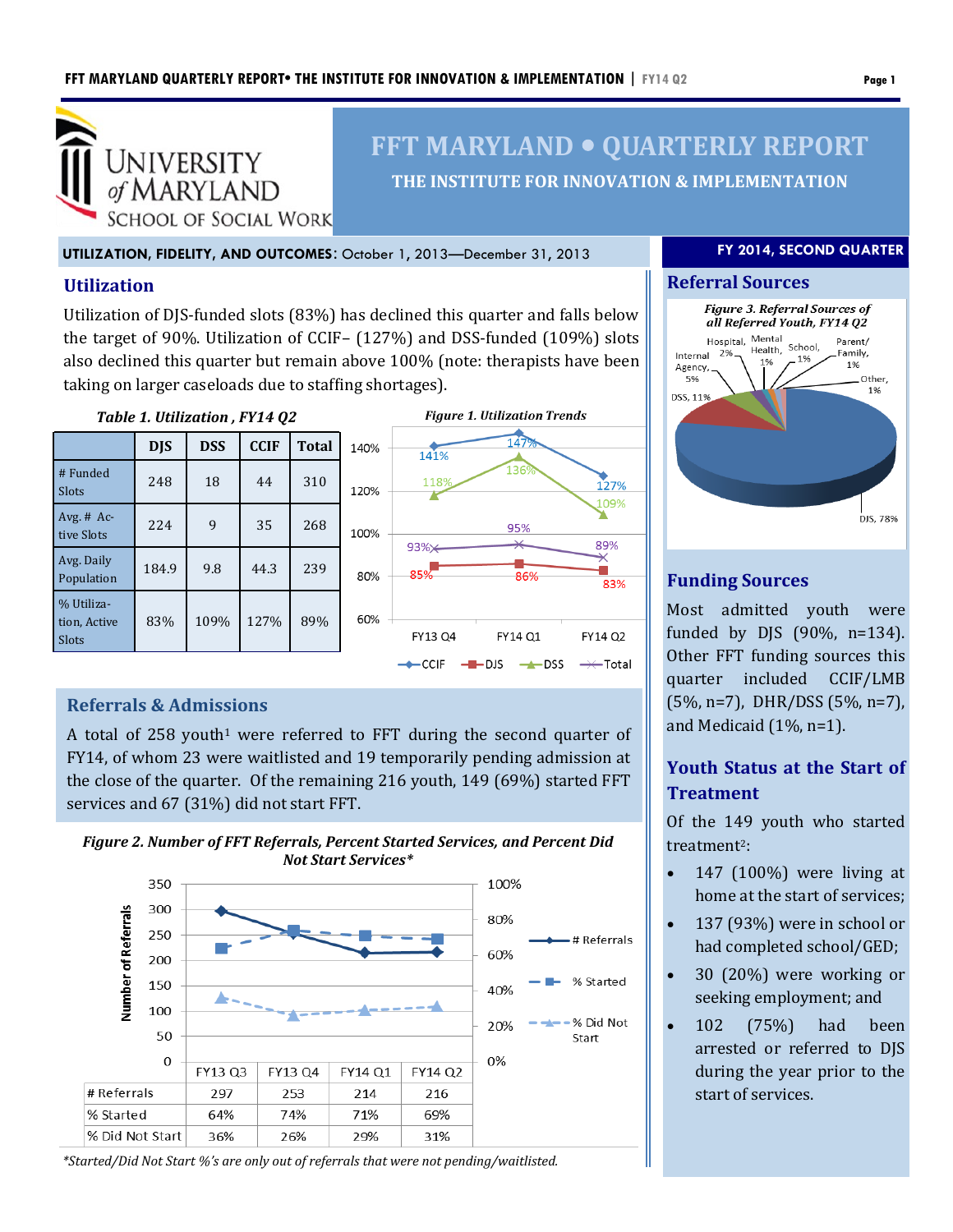#### **Global Admission Length**

The Global Admission Length (GAL) indicates the amount of time it takes youth to enter treatment, accounting for time spent on the waitlist. Among the 149 youth starting FFT this quarter, 58 were temporarily waitlisted. Two-thirds (n=38) of waitlisted youth were placed on the waitlist because the program was at capacity; 21% (n=12) were awaiting the youth's release from an out-of-home placement. Waitlisted youth took 19 weekdays to enter treatment compared to 7 weekdays for non-waitlisted youth.



#### **Figure 4. Global Admission Length** Waitlisted Not Waitlisted 25  $\overline{24}$ **■ Admission** Process 6 20 19 duration  $\frac{8}{15}$ <br> $\frac{8}{10}$ <br> $\frac{8}{10}$ <br> $\frac{15}{10}$ **■ Waitlist**  $\overline{9}$ duration 18 7 7 5 10  $\overline{7}$  $\overline{7}$  $\boldsymbol{0}$ FY14 Q1 FY14 Q2 FY14 Q1 FY14 Q2  $n = 87$  $n = 58$  $n = 91$  $n = 65$

#### **Reasons for Not Starting FFT**

Of the 67 youth who did not start FFT, the majority (58%) were eligible for treatment. The most frequently cited reasons for not starting were:

- family/youth did not consent (28%, n=19),
- youth was unavailable  $(21\%, n=14)$ ,
- unable to contact the family (18%, n=12), and
- other (12%, n=8).

Difficulties contacting and obtaining consent from the family/youth continue to pose challenges to youth being admitted to FFT.

### **FFT Fidelity & Adherence**

The *Average Dissemination Adherence Score* rates the therapist's execution of the administrative components of delivering FFT, and the *Average Fidelity Score* evaluates the therapist's application of the model's clinical components. During this quarter, the Average Fidelity score was 3.75, and the Average Dissemination Adherence Score in Maryland was 4.31. All 7 therapist teams were at or above the target Average Fidelity Score of 3 (scores ranged from 3.09-4.84) and 5 of 7 were at or above the target Average Dissemination Adherence Score of 4 (scores ranged from 3.51-6.00).



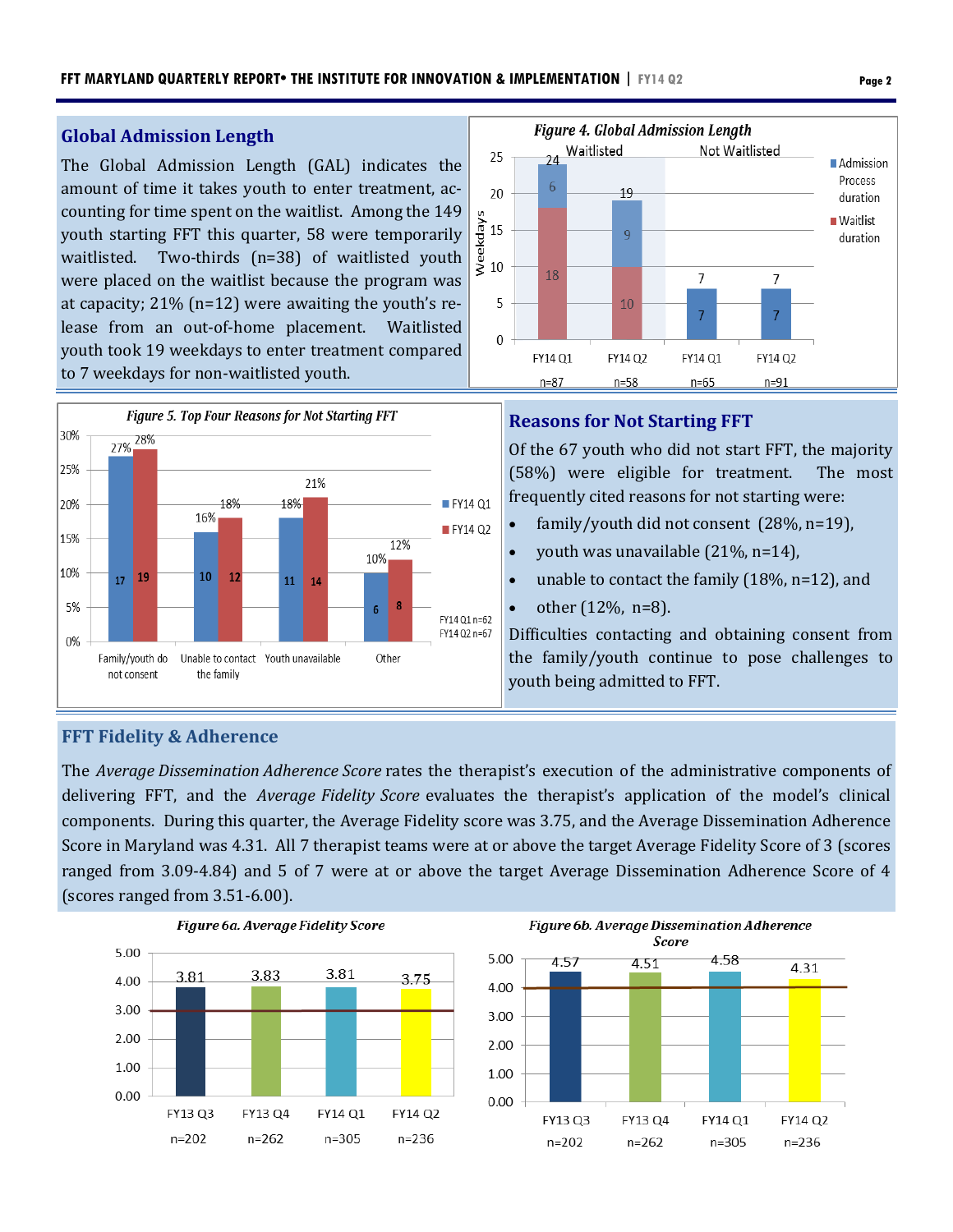#### **Discharge Reasons**

Of the 169 youth who were discharged from FFT this quarter, 155 (92%) discharged within therapist control. Of the 14 youth who discharged outside of therapist control: 5 (3%) were discharged due to administrative reasons; 4 (2%) were placed out-of-home for an event prior to FFT; 3 (2%) were removed by the referral or funding source; and 2 (1%) moved prior to completing treatment.



Among youth discharged within therapist control, the top three reasons for discharge were:

- 117 (76%) completed treatment;
- 17 (11%) quit/dropped out; and
- 16 (10%) were placed out of home for a new event during FFT.

The proportion of youth who completed treatment slightly increased from the past quarter (74% vs. 76%). At the same time, there was a decrease in the percentage of youth who quit/dropped out (16% vs. 11%), while the percentage of youth placed out of home for a new event during FFT increased (7% vs. 10%).

# **Length of Stay**

The average duration of FFT treatment (i.e., the number of days between the start date and discharge date) was 125 days (*sd*=41.8) for youth who completed treatment and 83 days (*sd*=52.8) for youth who discharged within therapist control but did not complete treatment. The average for completers was shorter than the previous quarter (132 days) and fell within the FFT national target range of 60 to 180 days.

# **Ultimate Outcomes**

The ultimate outcomes for 117 youth who completed treatment in FY14 Q2 were as follows:

- 115 (98%) of youth were living at home;
- 117 (100%) of youth were in school/ working; and
- 110 (94%) of youth had no new arrests during FFT treatment.

Across the state, FFT completers continue to meet the 90% target for each of these outcomes.

Figure 8. Ultimate Outcomes, Youth who Completed FFT